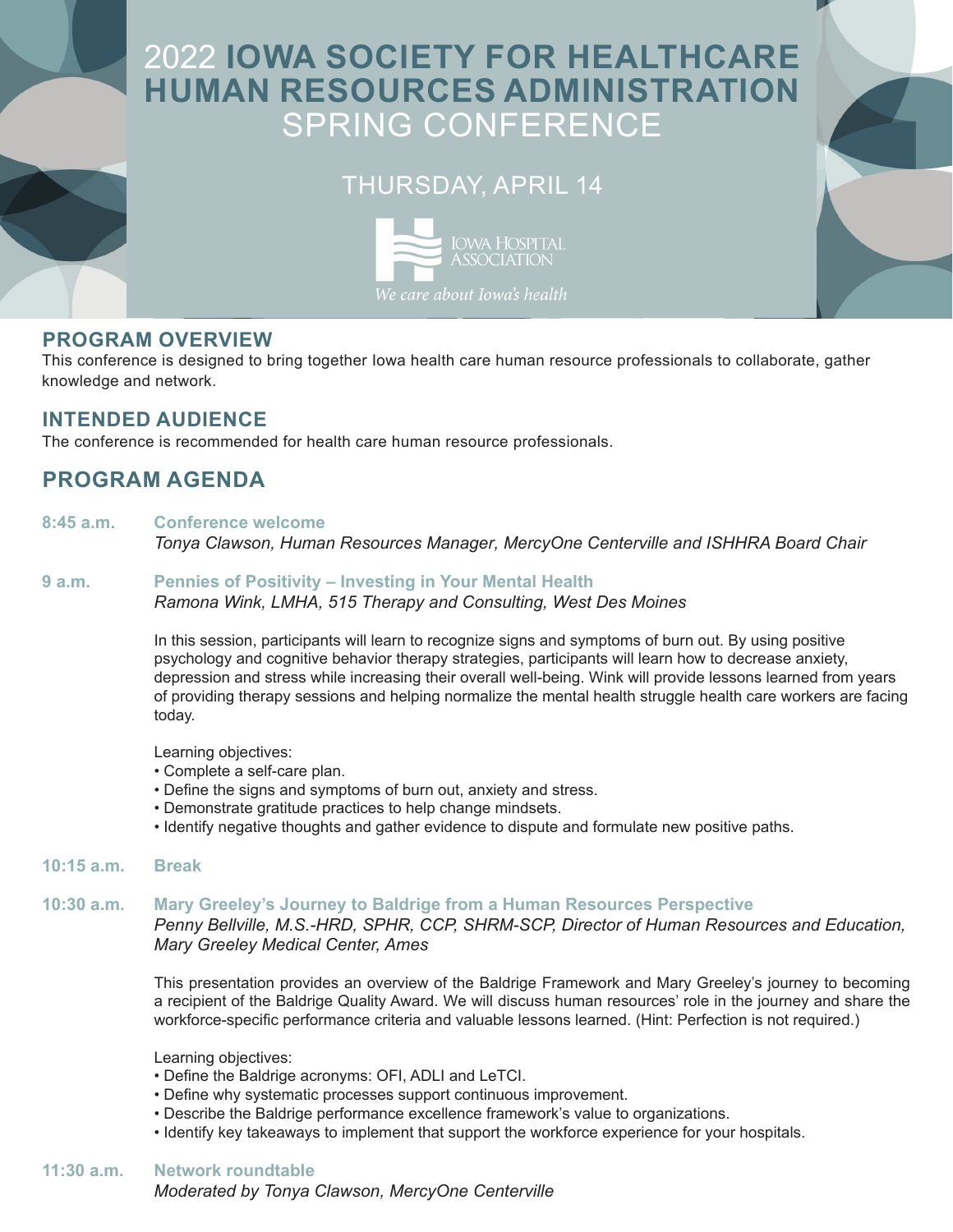**Noon Lunch** 

#### **12:45 p.m. ISHHRA Business Meeting**

#### **1 p.m. Making Career Connections in High School**

#### *Cammie Richards, Director, High School Programs, and Danielle Hodges, Instructor, Health Sciences, Indian Hills Community College, Centerville*

The health science career academy offers high school students in our 10-county region a chance to take college classes through Indian Hills Community College that exposes them to the health care field. This session will discuss how these classes help students build solid foundations in the health care field and the benefits they will see when pursuing a health care degree as their next step.

Learning objectives:

- Describe a health care career academy.
- Discuss how courses and learning objectives allow students to get an overview of health care career fields.
- Identify what the academy can do for students wanting to pursue health care careers.
- Outline how the academy works with the high school students and their respective high schools.

#### **2 p.m. Break**

#### **2:15 p.m. Employment Law**

#### *JoEllen Whitney, Attorney, Dentons Davis Brown Law Firm, Des Moines*

This session will focus on recent changes to employment law as well as long-standing and, sometimes, intractable issues.

Learning objectives:

- Examine issues encountered with shift management.
- Identify recent legal changes in the field.
- Recognize surprises in various agency regulations.
- Resolve common employment problems facing health care.

#### **3:30 p.m. Conference Closing Remarks**

*Kolton Hewlett, Chief Human Resources Officer, Cass Health, Atlantic and ISHHRA Board Chair* 

#### **3:45 p.m. Adjourn**

### **SPEAKERS**

**Penny Bellville** has more than 30 years of experience as a human resources professional in a variety of industries including health care, financial services and commercial real estate. Belville received her Master of Science degree in human resources development from Villanova University, and her professional certifications include certified compensation professional, SHRM-senior certified professional and HRCI senior professional in human resources. What Bellville loves about being a human resources professional is the ability to have influence. That may be in helping someone get through a challenging situation or achieve goals or developing programs and strategies that help the organization fulfill its mission.

**Danielle Hodges** has been with Indian Hills Community College for 14 years and has been instructor of health sciences for the high school programs at Rathbun Area Career Academy for the past 10 years. Hodges' background is in nursing, in which she holds a master's degree in nursing education.

**Cammie Richards** has been with Indian Hills Community College for the last 26 years and has been part of many different areas of the college. She started her journey as a secretary for the continuing education department. Richards obtained bachelor's and master's degrees while taking care of her family and working full time. She was an academic adviser at IHCC for 12 years before taking on her new role as director of high school programs. Richards oversees the nine career academies at Indian Hills, plus the many concurrent high school instructors teaching college classes in the college's 10-county region.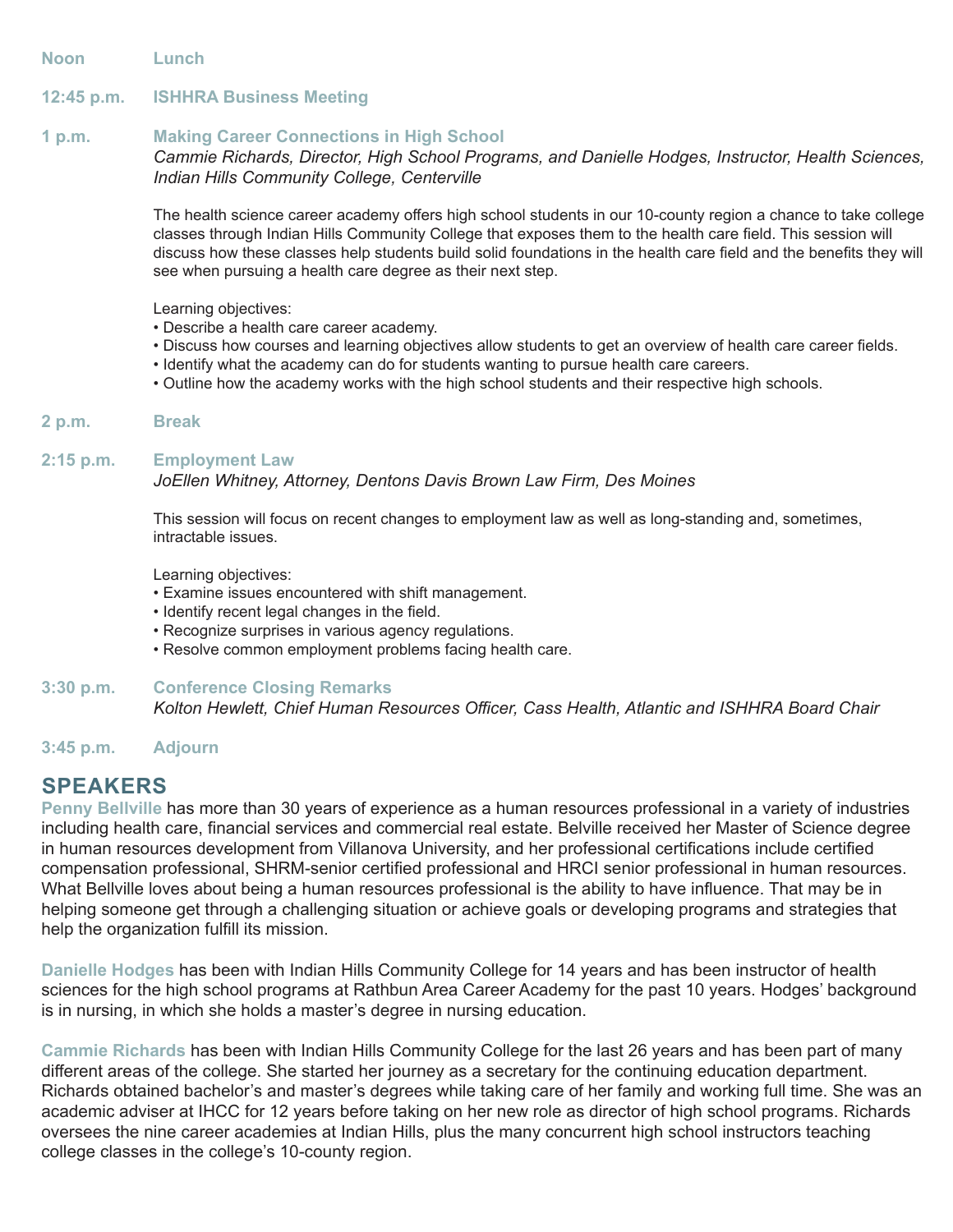**Jo Ellen Whitney** is a senior shareholder of the Davis Brown Law Firm and practices primarily in the areas of employment and health law. As the chair of the firm's employment and labor relations department, she brings more than 20 years of practical experience to business planning, discipline and termination issues for employers. In health law, she focuses on privacy and confidentiality issues including medical staffing, credentialing, privileging, consent and risk analysis for hospitals, clinics, physician practices and long-term care facilities. She frequently provides clients with on-site training for all levels of employees and is a highly sought-after presenter on labor and health law issues.

**Ramona Wink** is a licensed mental health counselor and motivational public speaker with 515 Therapy and Consulting. As a mental health therapist, Wink works with adults and couples. Many of her clients are health care workers suffering from burnout and post-traumatic stress. Wink is passionate about bringing her message of hope to audiences. She teaches audiences science-based skills to achieve mental wellness and inspires them to live their best lives.

## **REGISTRATION**

Register online at [www.ihaonline.org.](http://www.ihaonline.org)

### **REGISTRATION FEES PER PERSON**

- ISHHRA members \$185
- IHA members \$200
- Non-IHA members \$225

### **CONTINUING EDUCATION**

This Program, ID No. 585323, has been approved for HR (General) recertification credit hours toward aPHR™, aPHRi™, PHR®, PHRca®, SPHR®, GPHR®, PHRi™ and SPHRi™recertification through HR Certification Institute® (HRCI®). Participants are eligible for 4.5 credit hours per session if they attend the entire session.

*The use of this official seal confirms that this Activity has met HR Certification Institute's® (HRCI®) criteria for recertification credit pre-approval.*

### **PROGRAM LOCATION**

IN-PERSON

IHA Conference Center, 100 E. Grand Ave., Des Moines.

- If you have dietary restrictions or allergies, email iharegistration@ihaonline.org.
- Dress for the conference is business casual. Layered clothing is recommended for your comfort.

### VIRTUAL

This program will also be available through Zoom.

### **CONFERENCE MATERIALS AND RECORDINGS**

- This is a paperless conference. Conference materials will be emailed and in your "My Registrations" on your IHA account when available.
- This program is being recorded and will be available to registered participants for 30 days following the event.

### **LODGING**

IHA has a discounted corporate rate at the listed hotels that attendees can use for overnight accommodations. The discounted rate is offered to IHA event attendees on "non-last room" availability, meaning there are times when this rate will not be available because of high demand. Book early if you think you may need arrangements. When calling, please reference the corporate ID:

 $2022$ ס וא?

**CLICK [HERE](https://my.ihaonline.org/Membership/PMG-Memberships)  TO BECOME A MEMBER OF ISHHRA!**